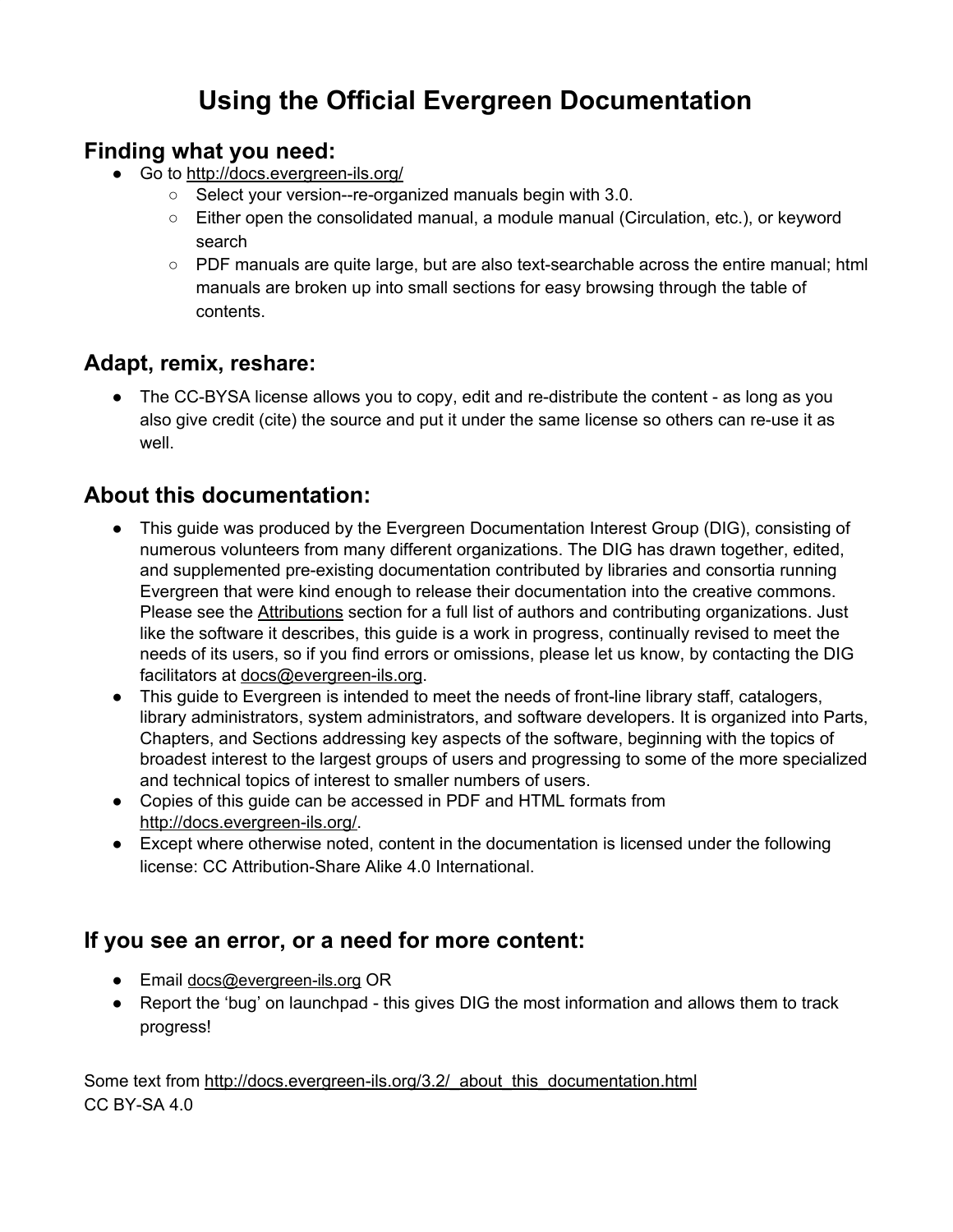## **How to Participate in DIG: the Evergreen Documentation Interest Group**

Contributing to documentation is an excellent way to support Evergreen, even if you are new to documentation. In fact, beginners often have a distinct advantage over the experts, more easily spotting the places where documentation is lacking or where it is unclear.

We welcome your contribution with planning, writing, editing, reviewing, converting to AsciiDoc, and other tasks. Whatever your background or experience we are keen to have your help!

### **First Steps**

- Join the Evergreen **[documentation listserv](http://list.georgialibraries.org/mailman/listinfo/open-ils-documentation)**. This is the primary way we communicate with each other. Please send an email introducing yourself to the list.
- Check out the **[documentation to-do list](https://wiki.evergreen-ils.org/doku.php?id=evergreen-docs:documentation_needs)** (especially the EASY section). If you want help with a task, just ask on the [listserv](http://list.georgialibraries.org/mailman/listinfo/open-ils-documentation).
- **•** Attend a **[DIG meeting](https://wiki.evergreen-ils.org/doku.php?id=evergreen-docs:dig_meetings)** in IRC. Meetings are on the [community calendar](https://wiki.evergreen-ils.org/doku.php?id=calendar:start) and announced on the listserv.
- Write documentation in **any format** and send it to the documentation email list. We will review your files, convert them to AsciiDoc format and add them to the official documentation when they are ready.
- If you are comfortable with AsciiDoc, you can [contribute documentation directly](https://wiki.evergreen-ils.org/doku.php?id=evergreen-docs:how-to-contribute-documentation).
- Add yourself to the [participant list](https://wiki.evergreen-ils.org/doku.php?id=evergreen-docs:digparticipants) if you have an Evergreen DokuWiki account, or send a request to [docs@evergreen-ils.org](mailto:docs@evergreen-ils.org).

#### **Volunteer roles**

We are now looking for people to help produce the documentation. If you interested in participating, email the DIG facilitators at docs@evergreen-ils.org or speak up on the documentation mailing list. We're looking for volunteers to work on the following:

**Writing** – Producing the documentation ("from scratch," and/or revised from existing materials). We're open to receiving content in any formats, such as Word or Open Office, but of course, we'd be delighted if you produced it in AsciiDoc!

- [Cheat Sheet](https://powerman.name/doc/asciidoc) Quick reference for AsciiDoc formatting. (powerman.name)
- [DIG AsciiDoc cheat sheet](https://docs.google.com/document/pub?id=17KpO9tMYBObec3coijFAxFDjDCrOIfoVDMa3Q1k8_lE)
- [DIG AsciiDoc tutorial](https://docs.google.com/presentation/pub?id=1o8HruJayUSEvXQlU_IjU6xN3cJbuw3yagENlcUM7sUU&start=false&loop=false&delayms=3000)
- [User Guide](http://www.methods.co.nz/asciidoc/userguide.html)  Detailed guide for AsciiDoc syntax. (methods.co.nz)

**General Review** – Comparing the documents with the functions they describe (i.e. testing the step-by-step instructions with the matching version of Evergreen)

**Editorial Review** – Ensuring the documentation is clear and follows Evergreen DIG style guide conventions

**CSS Design** – Making the pages more attractive and user-friendly

**AsciiDoc conversion** – For existing files that are not already in AsciiDoc, and new ones created by people writing in other formats

Text from [https://wiki.evergreen-ils.org/doku.php?id=evergreen-docs:dig\\_participation:](https://wiki.evergreen-ils.org/doku.php?id=evergreen-docs:dig_participation) CC BY-SA 4.0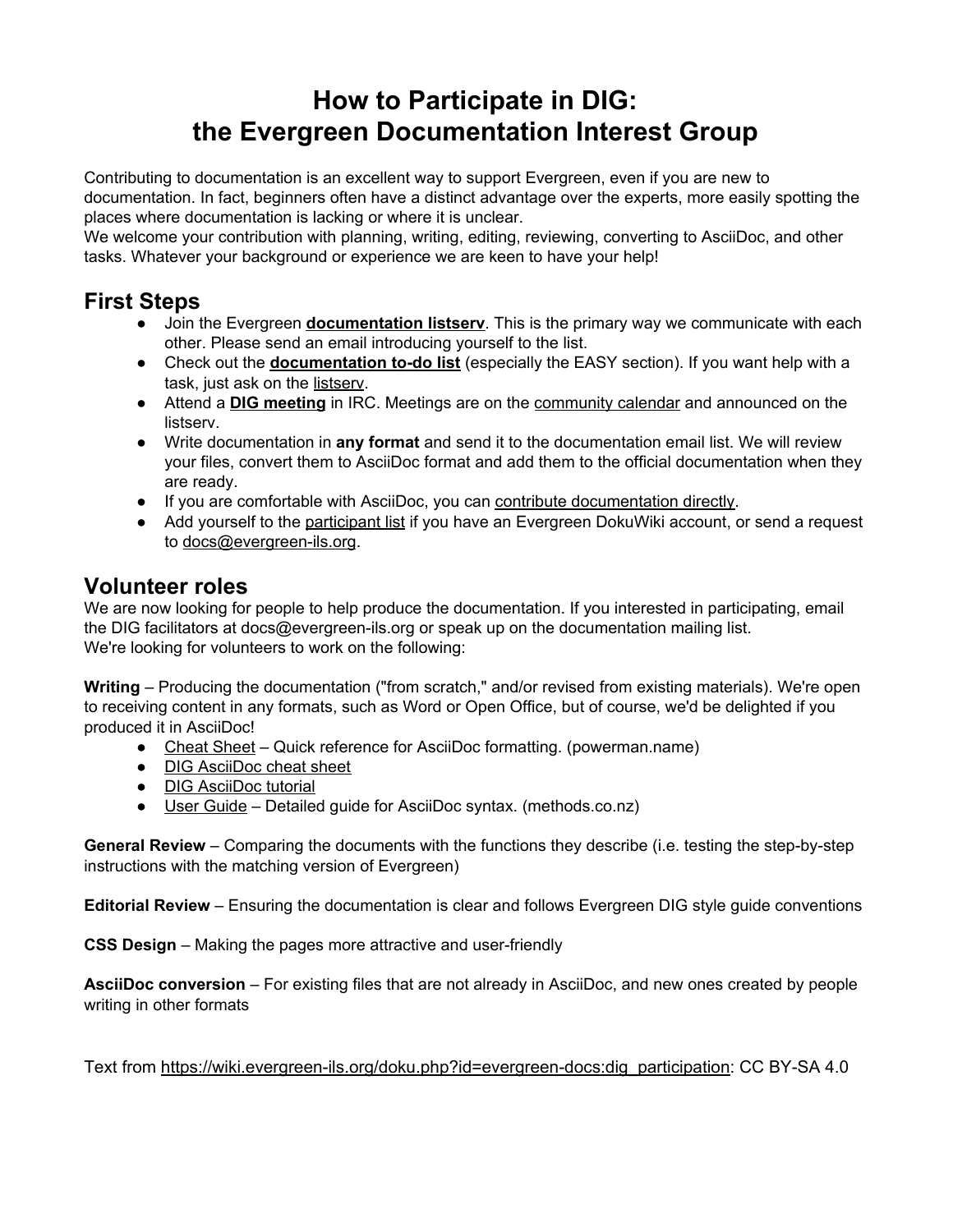# **How to Contribute Documentation to the Repository**

First of all, you are welcome to email the Documentation Listserv

(open-ils-documentation@list.georgialibraries.org) with problems you find in the documentation. However, we welcome you to participate in the process of improving things. Below are various ways you can contribute your time and skills.

We use [Git](http://git-scm.com/) for version control on documentation. The official repository is housed on the Evergreen git server [git.evergreen-ils.org.](http://git.evergreen-ils.org/?p=Evergreen.git;a=tree;f=docs;hb=HEAD)

**Note**: Changes to the official repository are processed into HTML, PDF and ePub daily at 1pm and 11pm. (see [http://docs.evergreen-ils.org/\)](http://docs.evergreen-ils.org/)

#### **Beginner workflow**

- Send your documentation changes in any format to the Documentation Interest Group (DIG) email list: open-ils-documentation@list.georgialibraries.org
- **Valuable contributions include:**
	- Telling us about anything that seems wrong
	- Corrections of typos
	- Corrected step-by-step instructions
	- Updated screenshots
	- Telling us of missing sections
	- Etc.
- **Please include the following information in your email:**
	- URL of the documentation web page that needs to be updated
	- The part of the web page you are referring to (e.g. section heading, paragraph number, a nearby phrase, etc.)

#### **Beginner workflow with Launchpad**

- You may use Launchpad to report any errors or missing items you find in the documentation.
	- Go to <https://bugs.launchpad.net/evergreen/+filebug> to sign up for a Launchpad account and report the problem.
	- Add the tag "documentation" to your report.

Text from & more info available at :

<https://wiki.evergreen-ils.org/doku.php?id=evergreen-docs:how-to-contribute-documentation> CC BY-SA 4.0